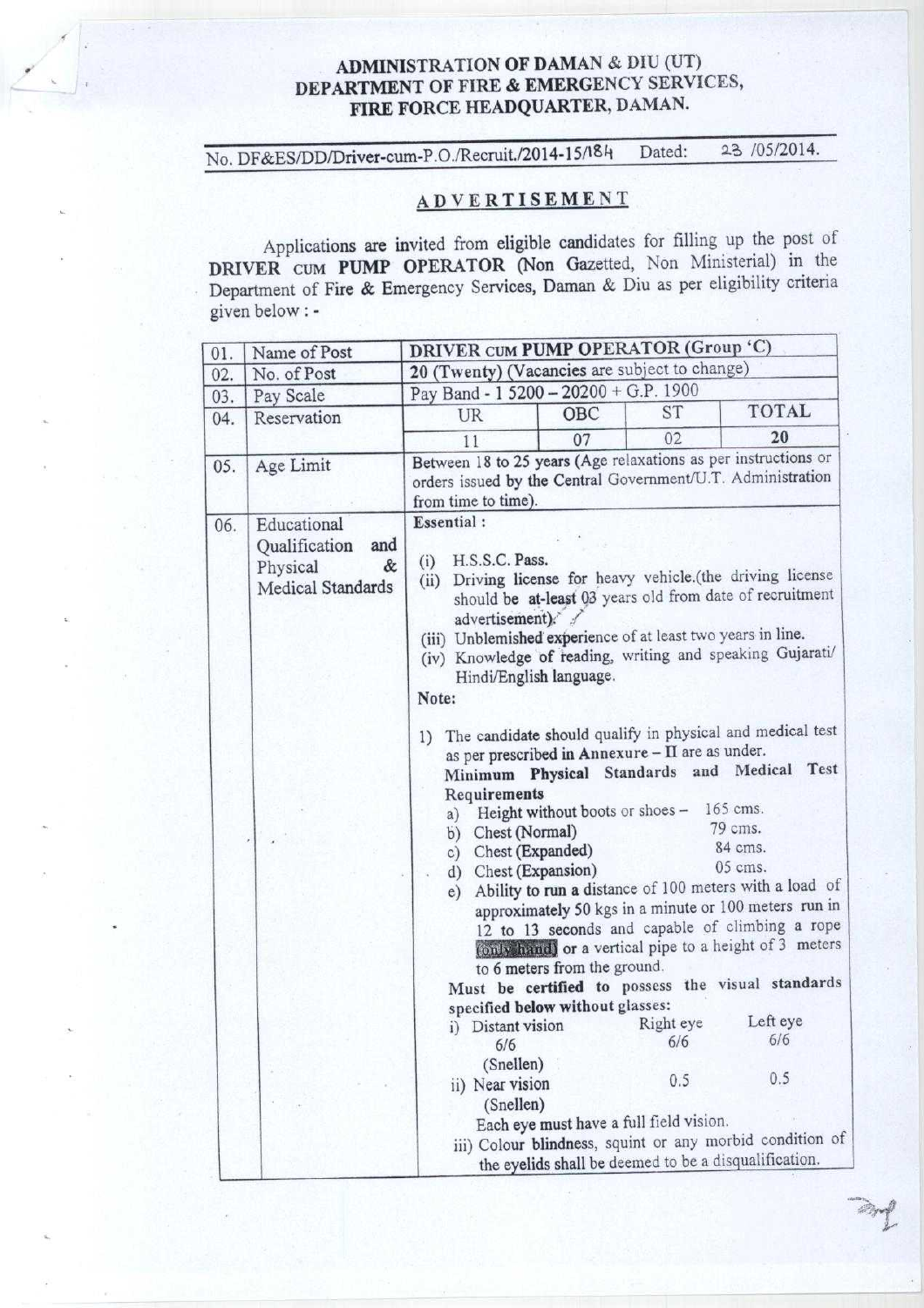| 2) Candidates will have to pass the departmental test/examination<br>test on completion of initial training of 6 months during the<br>probationary period. In case of failure, one more chance will be<br>given. The services of the candidates failing to pass the<br>departmental examination on second attempt are liable for<br>termination.<br>3) During the training period, if a candidate is found absent for<br>more than 21 days, the competent authority may not allow him<br>to continue the aforesaid training and he may be directed to<br>attend the next training course and proportionate cost of the said<br>training attended shall be recoverable from him in installments. |
|-------------------------------------------------------------------------------------------------------------------------------------------------------------------------------------------------------------------------------------------------------------------------------------------------------------------------------------------------------------------------------------------------------------------------------------------------------------------------------------------------------------------------------------------------------------------------------------------------------------------------------------------------------------------------------------------------|
| Desirable:                                                                                                                                                                                                                                                                                                                                                                                                                                                                                                                                                                                                                                                                                      |
| Technical qualification in profession.                                                                                                                                                                                                                                                                                                                                                                                                                                                                                                                                                                                                                                                          |
| Swimming/diving.<br>2)                                                                                                                                                                                                                                                                                                                                                                                                                                                                                                                                                                                                                                                                          |
| Diploma or certificate of Computer course of at least 06<br>3)<br>months duration from a reputed institute.                                                                                                                                                                                                                                                                                                                                                                                                                                                                                                                                                                                     |
| Diploma in ITI in any trade.<br>4)                                                                                                                                                                                                                                                                                                                                                                                                                                                                                                                                                                                                                                                              |

The candidates having requisite educational qualification and are within prescribed age limit shall apply **in the** prescribed format (specimen given as an annexure) along with the five recent passport **size** photographs with self attested copies of educational qualifications and other qualifications, Birth Certificate, Experience Certificate, etc. personally at their own cost or by post to the Deputy Inspector General of Police/Director of Fire & Emergency Services, Daman & Diu, Police Headquarter, Dunetha- Nani Daman - 396 210 on or before 07-07-2014 during the office hours.

The selection will be made on the basis of physical test (qualifying); performance of candidates in the written test, academic qualification, and Skill test as prescribed. Incomplete/late application will not be considered. And will be treated as rejected. No correspondence will be entertained as regard to incomplete/time barred applications. Persons in Govt. employment should send their application through proper channel. The envelop shall be superscribed as Application for the post of "DRIVER CUM PUMP OPERATOR".

DIGP/**Director** of Fire & Emergency **Services** Daman & Diu, Daman.

To,

All Head of Office/Department**, Daman & Diu.**

#### *Copy to--*

- *1. The District information Officer, NIC, Daman/Diu for publishing on* **www.** *daman. nie. in and* www. diu. **gov.** *in webs ites.*
- *2. The Collector, Diu with a request to circulate the same to all Head of Offices to display the above advertisement on their Notice Board for wide publicity to public.*
- 3. Guard file/Office Copy.